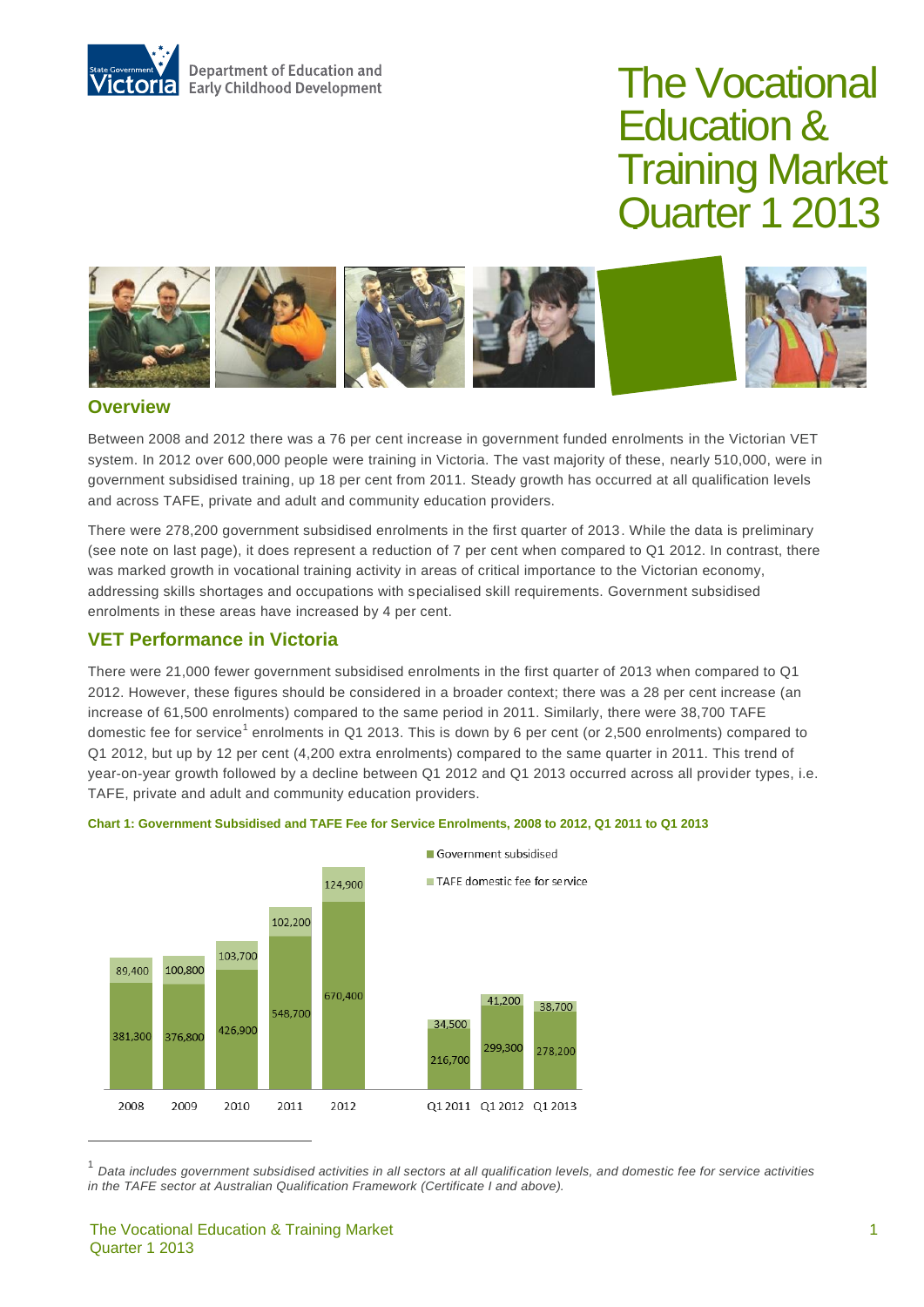

## **Government Subsidised Training Delivery**

The number of students enrolled in government subsidised VET training was 226,000 in Q1 2013, representing a 9 per cent decline compared to Q1 2012. Student contact hours decreased by 5 per cent over the same period.

|                   | 2008    | 2009    | 2010    | 2011    | 2012    | %<br>change<br>2008-<br>2012 | Q1 2011 | Q1 2012 | Q1 2013 | $\frac{9}{6}$<br>change<br>Q1 2012-<br>Q1 2013 |
|-------------------|---------|---------|---------|---------|---------|------------------------------|---------|---------|---------|------------------------------------------------|
| Course enrolments | 381,300 | 376.800 | 426.900 | 548.700 | 670.400 | 76%                          | 216,700 | 299.300 | 278.200 | $-7%$                                          |
| Students          | 294,700 | 299,600 | 339,200 | 430.300 | 509,800 | 73%                          | 189,600 | 247,700 | 226,000 | $-9%$                                          |
| Hours (millions)  | 87.4    | 95.6    | 112.4   | 146.9   | 188.8   | 2. ا                         | 68.9    | 88.4    | 83.7    | $-5%$                                          |

#### **Table 1: Government Subsidised VET delivery, 2008 to 2012, Q1 2012 and Q1 2013**

## **Responsiveness to Industry Skills Needs**

Training delivery against skill needs for specific industry sectors shows positive performance with a 4 per cent increase in government subsidised enrolments in courses related to specialised or in shortage occupations (81,100 enrolments at Q1 2012 to 84,600 at Q1 2013). Training in these critical courses now accounts for 40 per cent of government subsidised enrolments (excluding foundation and short courses) up from 33 per cent at the same point last year. This has been driven by strong growth in the health care and welfare sector (particularly childcare, and aged and disability carers), and moderate increases for training in road transport and auto mechanics.

## **Profile of Vocational Education and Training Government Subsidy**

As part of the Refocusing VET reform, from July 2012 five funding bands for government subsidised training were introduced. The funding is highest in areas that provide the greatest contribution to employment and productivity. The subsidies for training where there is not a strong need and good employment prospects have been reduced to better target areas of greatest public benefit and future jobs growth.

Proportionally there has been a marked shift in commencement patterns when comparing the first quarter of 2013 with Q1 2012. Figures from the first quarter of 2013 show 65 per cent of all government subsidised commencing enrolments were within subsidy bands A and B (Chart 2). This compared with 52 per cent of commencements in subsidy bands A and B in Q1 2012. Courses with less vocational outcome, or in labour market oversupply (Band D & E) represented 11 per cent of all government subsidised commencements in the first quarter of 2013, down from 25 per cent over the same period in 2012.



#### **Chart 2: Commencing enrolments by Funding Bands, Q1 2012, Q1 2013 and July-December 2012**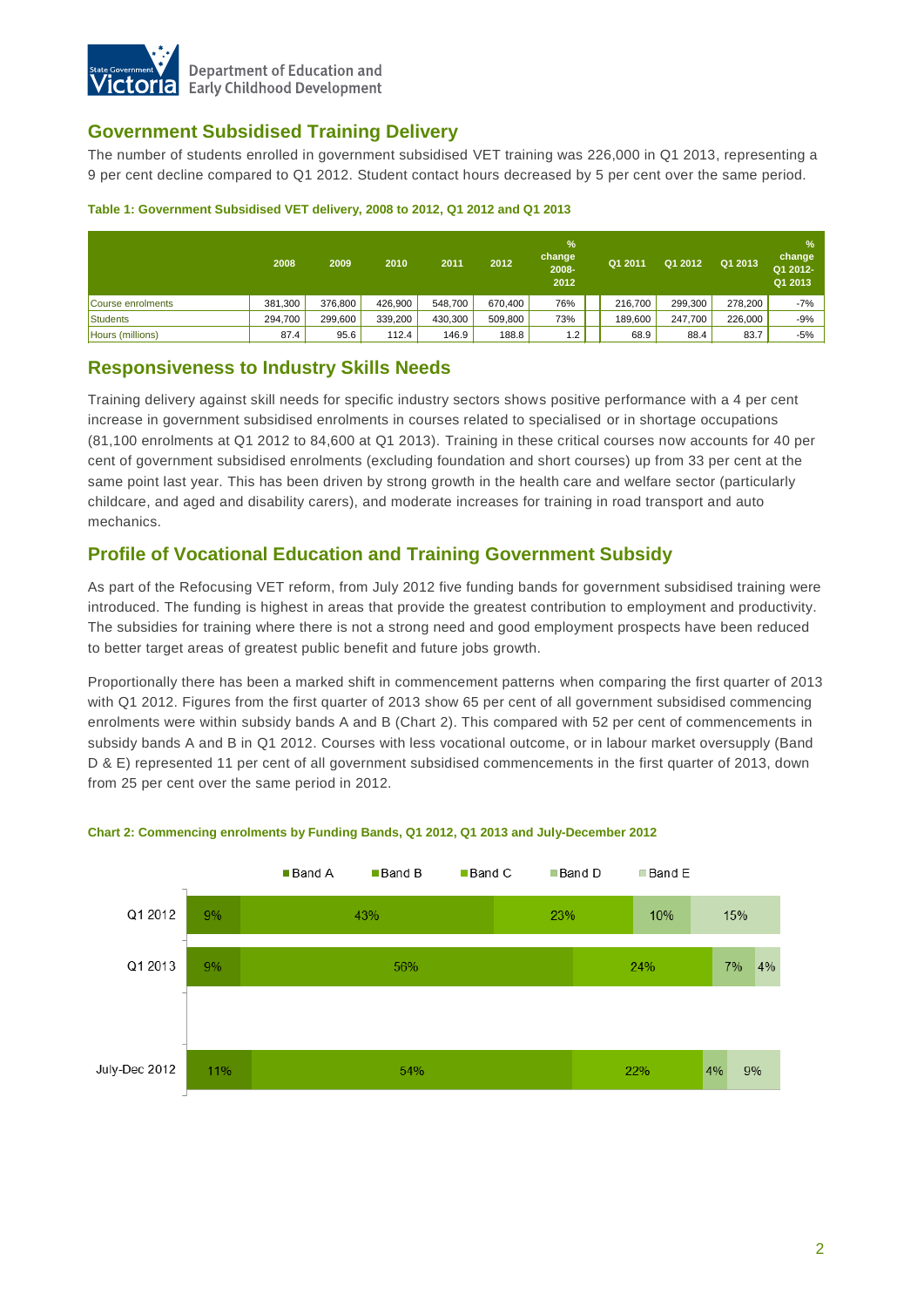

## **Apprenticeships and traineeships**

Approximately half of the fall in government subsidised enrolments in Q1 2013 can be attributed to a reduction in apprenticeship and traineeship training. In Q1 2013 there were 61,800 government subsidised apprentice and trainee enrolments, which represents a 16 per cent decline (or 12,100 fewer enrolments) compared to Q1 2012.

These trends are attributable to a number of factors. Apprentice numbers are highly correlated with business conditions. Fifty six per cent of all apprentices are employed in the construction sector which has faced a challenging 12 months.



#### **Chart 3: Government Subsidised Enrolments by Apprentices and Trainees, 2008 to 2012, Q1 2011 to Q1 2013**

## **Delivery by qualification level**

The number of government subsidised enrolments at the Certificate I-II levels increased by 2,300 or 4 per cent in the first quarter of 2013 compared to Q1 2012, but there were declines in enrolments at the Certificate III-IV levels (down by 6 per cent) Diploma & Above (down by 17 per cent), Module only training (down by 16 per cent) and secondary school subjects (down by 16 per cent). Government subsidised enrolments in Diploma & above courses were broadly at similar levels to that in Q1 2011.

Proportionally, Certificate III to IV remains the largest qualification group (60 per cent) across Australian Qualification Framework (AQF) courses (i.e. Certificate I-II, Certificate III-IV and Diploma & Above).



#### **Chart 4: Government Subsidised Enrolments by Qualification Level, Q1 2011 to Q1 2013**